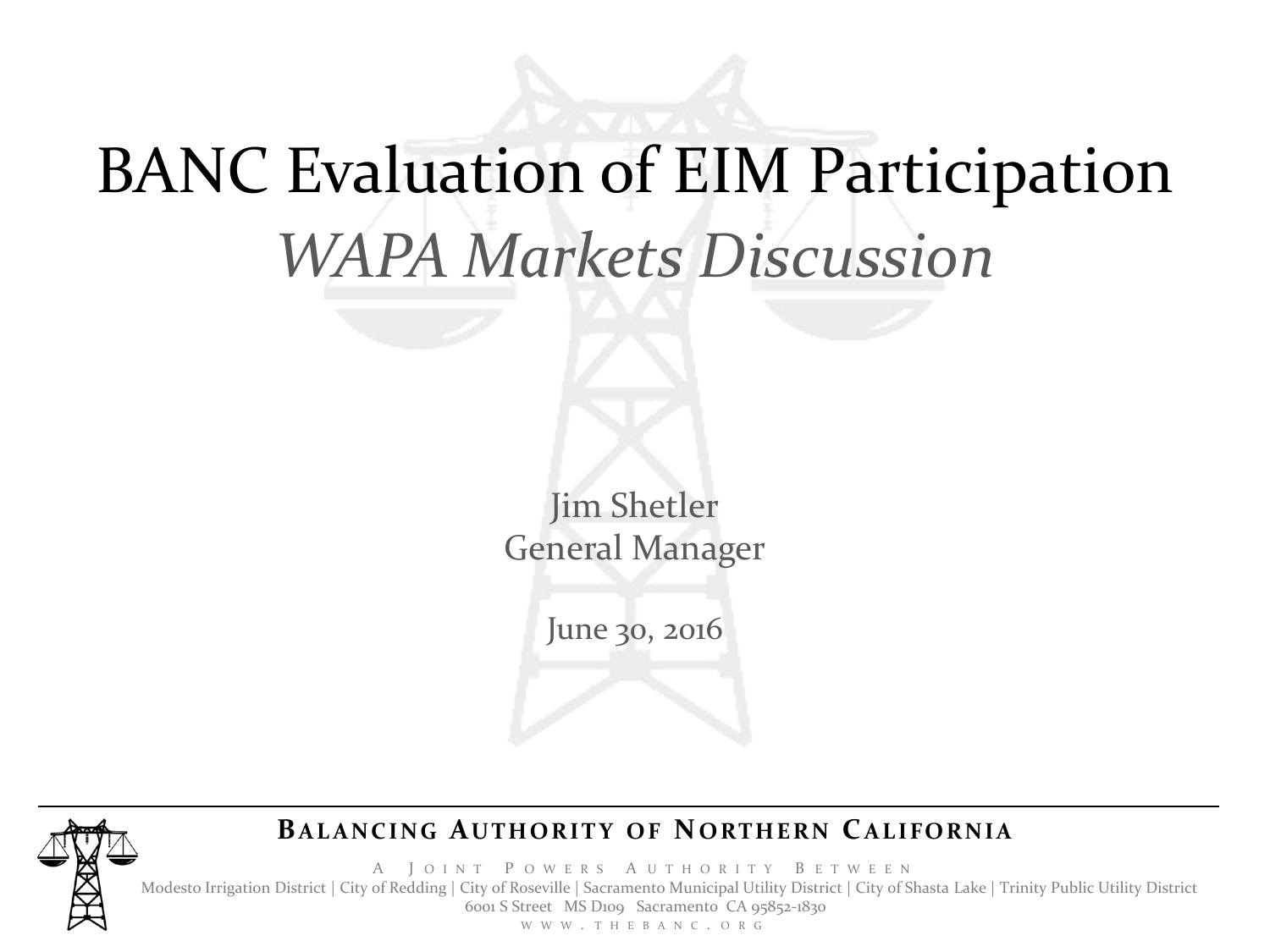## Who & What is BANC

- JPA providing BAA services to its members and through contracts to two non-members
	- Members: MID; City of Redding, City of Roseville, SMUD, City of Shasta Lake, TPUD
	- Non-members
		- WAPA-SNR
		- TANC COTP

### • Formed from SMUD Control Area

- $-$  SMUD CA  $-$  2002
- BANC Operational May 2011

#### **BALANCING AUTHORITY OF NORTHERN CALIFORNIA**

A J OINT P OWERS A UTHORITY B ETWEEN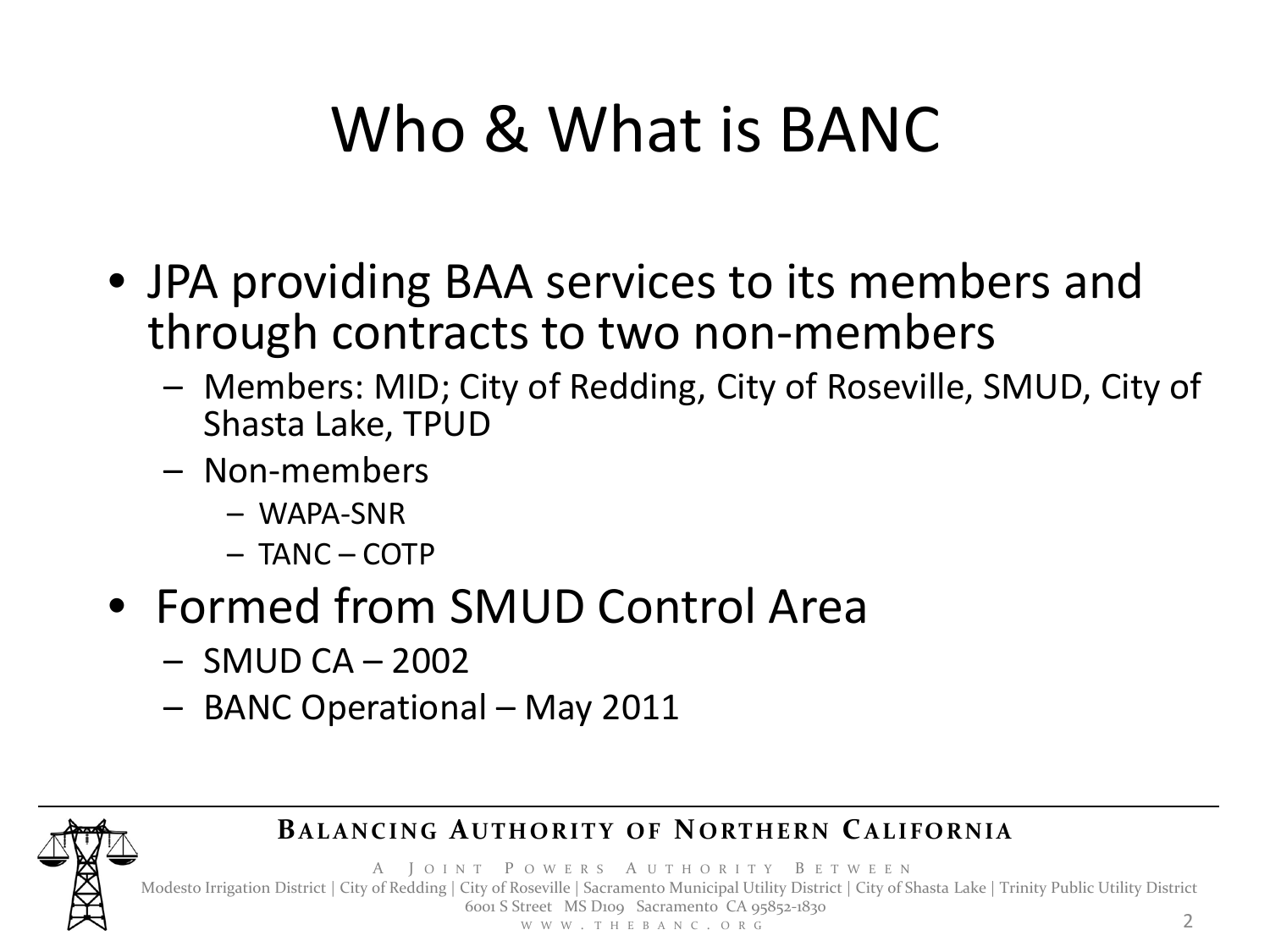### Where is BANC?



#### **BALANCING AUTHORITY OF NORTHERN CALIFORNIA**

A J OINT P OWERS A UTHORITY B ETWEEN

Modesto Irrigation District | City of Redding | City of Roseville | Sacramento Municipal Utility District | City of Shasta Lake | Trinity Public Utility District

6001 S Street MS D109 Sacramento CA 95852-1830

WWW . THEBANC . ORG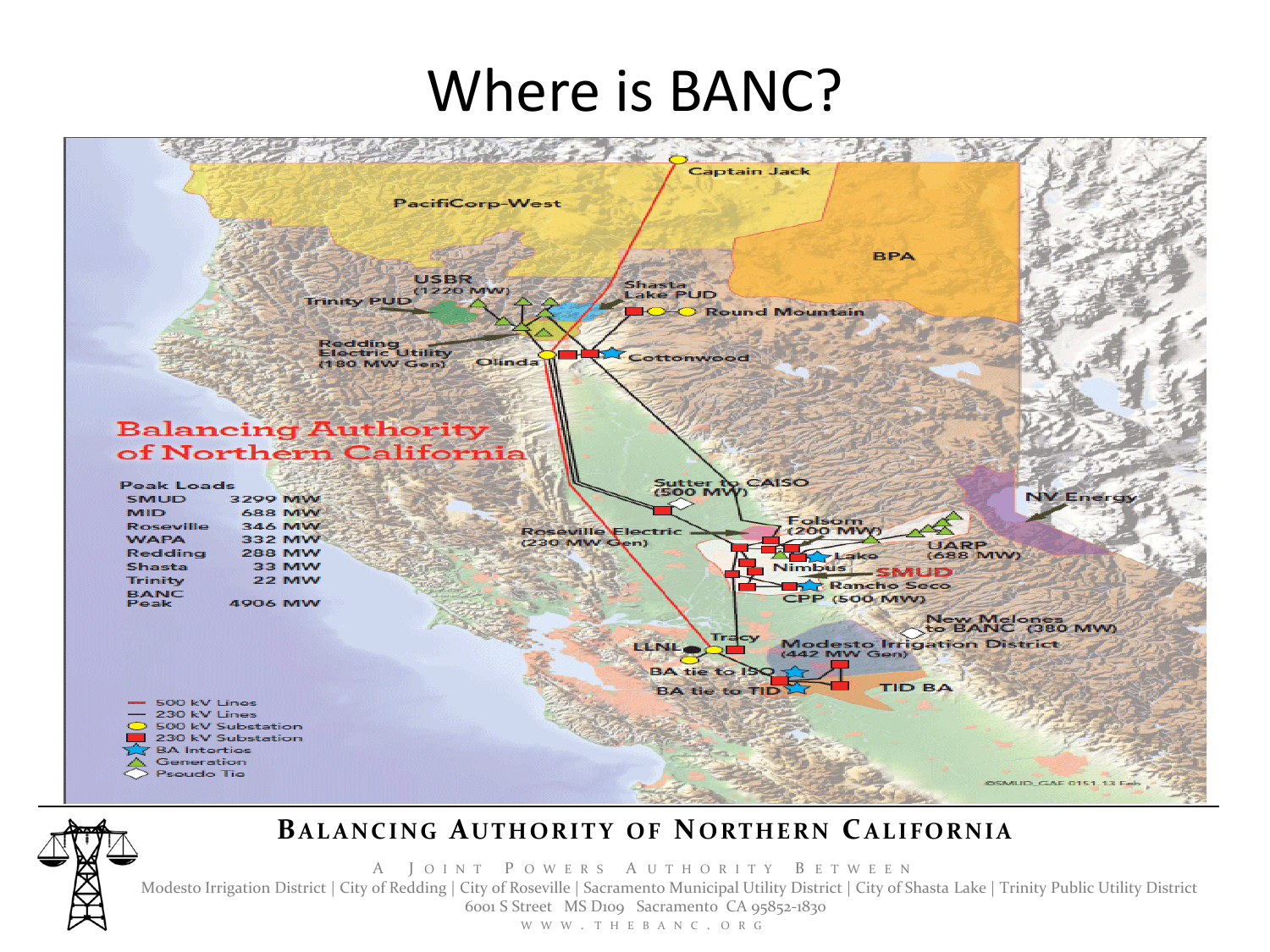# Why EIM Participation

- BANC values its market structure and its members have varying levels of involvement with CAISO
	- Some members do transact with CAISO market
	- Full participation comes at high cost driven by TAC
	- Members views vary on EIM
- However, given the evolution of the Western Grid, a majority believe we need to evaluate EIM:
	- Is there net value to our customer-owners?
	- Will it help manage VERs?
	- Will it help support CA energy policy goals?

#### **BALANCING AUTHORITY OF NORTHERN CALIFORNIA**

A J OINT P OWERS A UTHORITY B ETWEEN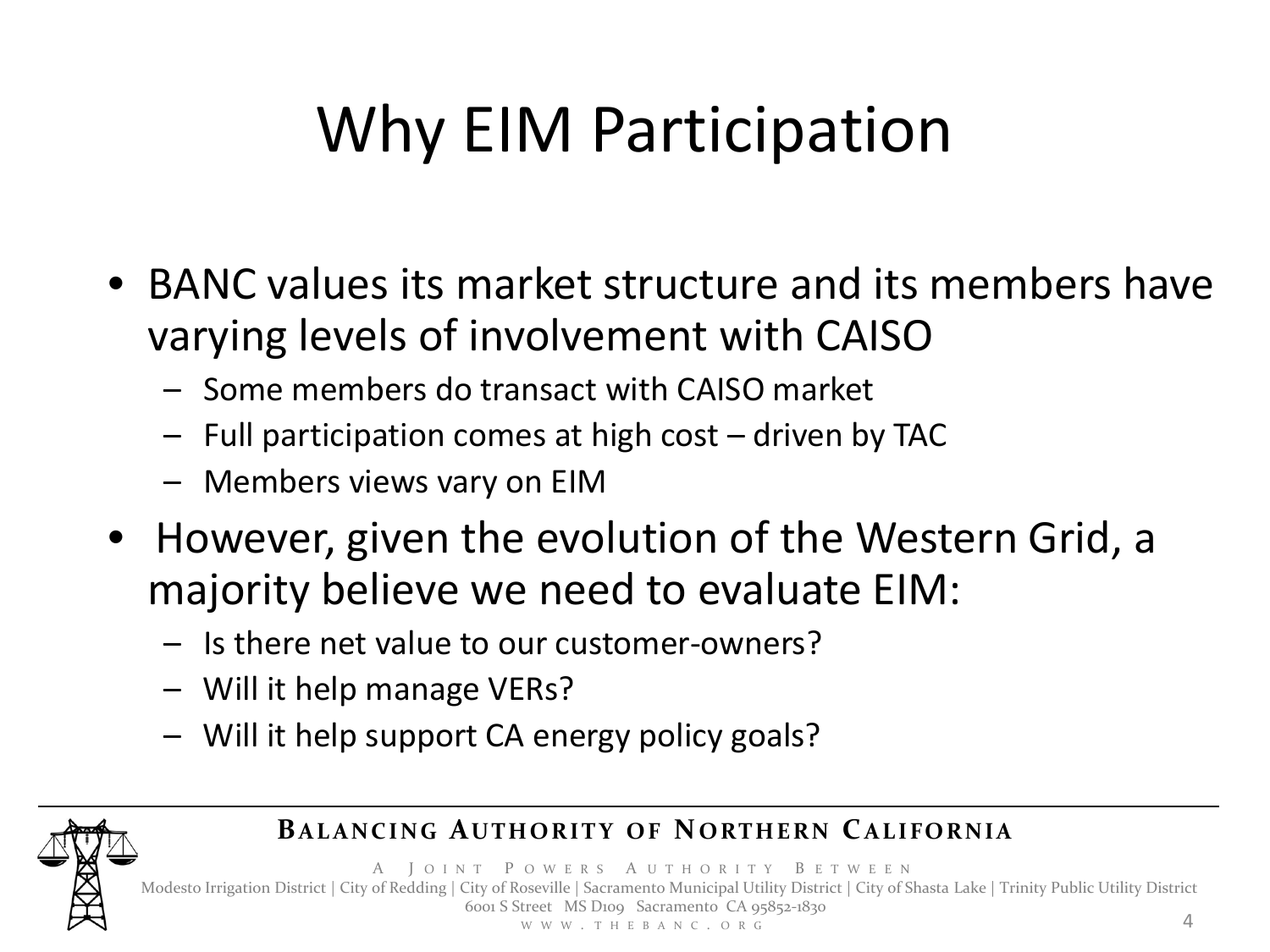## Evaluation Process

- Initiated effort with 3<sup>rd</sup> party consultants early 2016
	- Benefits Analysis E3
	- Costs Analysis GridSME
- Entities participating in evaluation
	- 4 BANC members (2 have no resources to bid in to market)
	- WAPA-SNR
		- Any marginal benefits
		- Transmission access
	- $-$  Somewhat unique  $-1$  BA with 5 separate utilities
- **Outreach** 
	- Two training sessions with CAISO
	- Lessons-learned session with Pacificorp

### **BALANCING AUTHORITY OF NORTHERN CALIFORNIA**

A J OINT P OWERS A UTHORITY B ETWEEN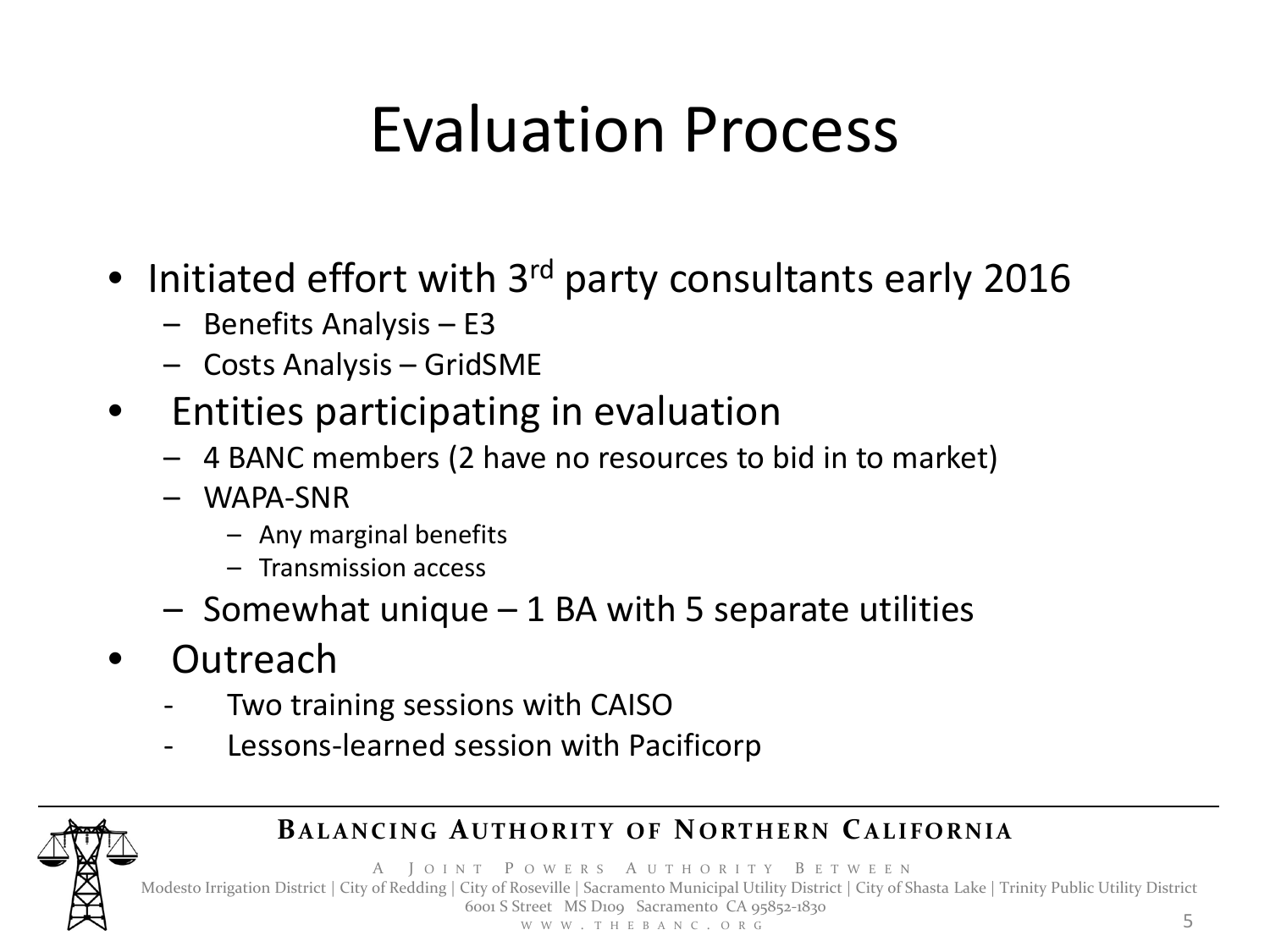## Learning to Date

- Complicated IT/data management project
- Accuracy of Network Model, Outage Management System & VER forecast critical
- Increased FTE's
	- BAA Grid operations
	- Settlements
- Energy trading roles will change, but not necessarily increase
- Consistent BAA rules for e-tagging
- Costs for prior entities aren't total cost for footprint

#### **BALANCING AUTHORITY OF NORTHERN CALIFORNIA**

A J OINT P OWERS A UTHORITY B ETWEEN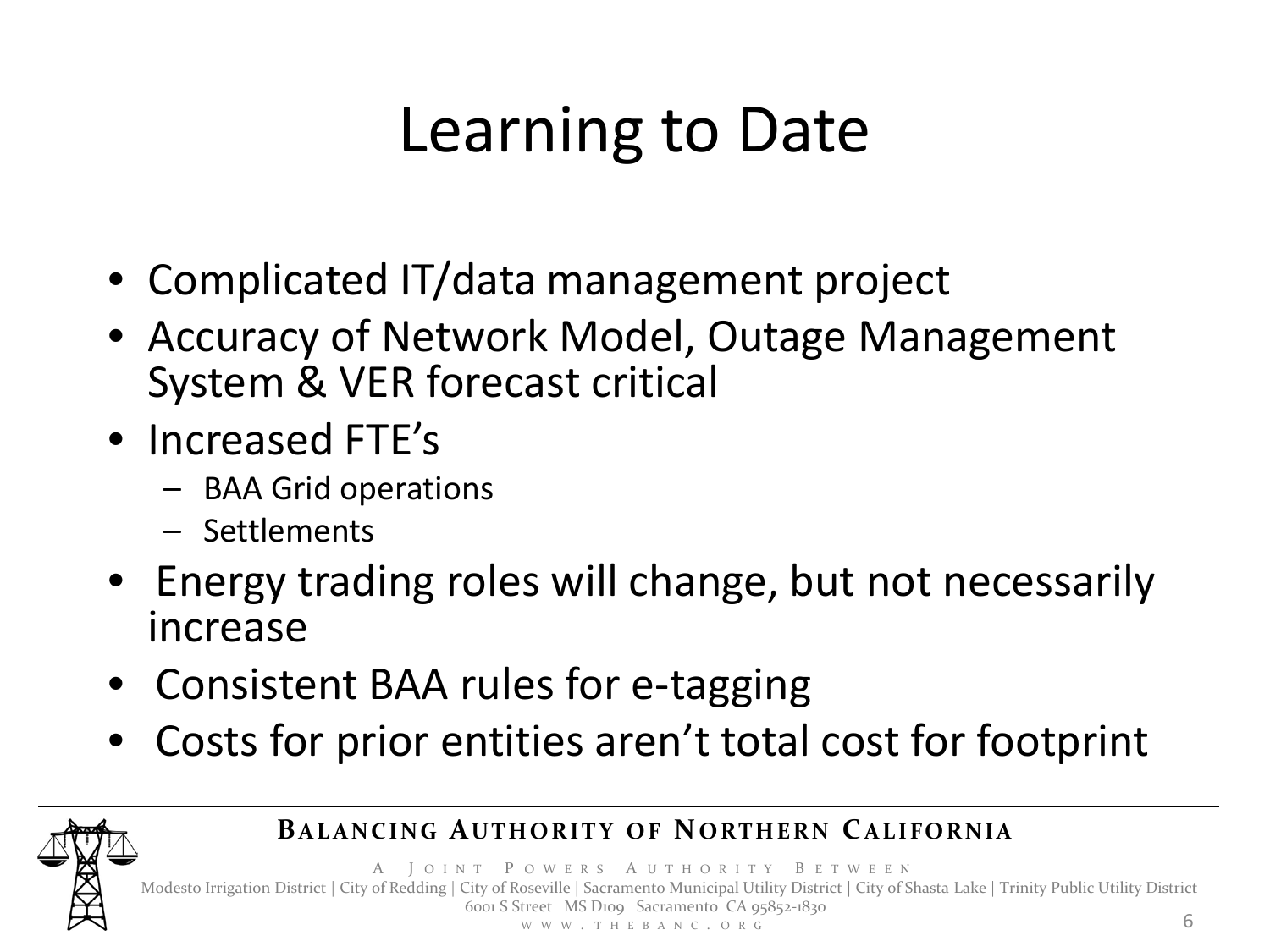## Evaluation Status

- Several rounds of benefit and cost analyses are complete
	- Sensitivity runs being initiated (hydro year, price volatility, RPS levels)
- Benefits gross benefits for all 4 participants & WAPA-SNR
- Costs
	- Implementation  $costs in range of prior EIM$  entities
	- Ongoing costs high compared to prior EIM entities due to BANC not being one vertically integrated entity
- Still evaluating results to determine if/what scenarios would provide net benefits
- BANC initial decision-making planned for late August
- WAPA-SNR not BANC member and will have separate decision- making process
- If BANC proceeds, most likely looking at 2019 Go Live

### **BALANCING AUTHORITY OF NORTHERN CALIFORNIA**

A J OINT P OWERS A UTHORITY B ETWEEN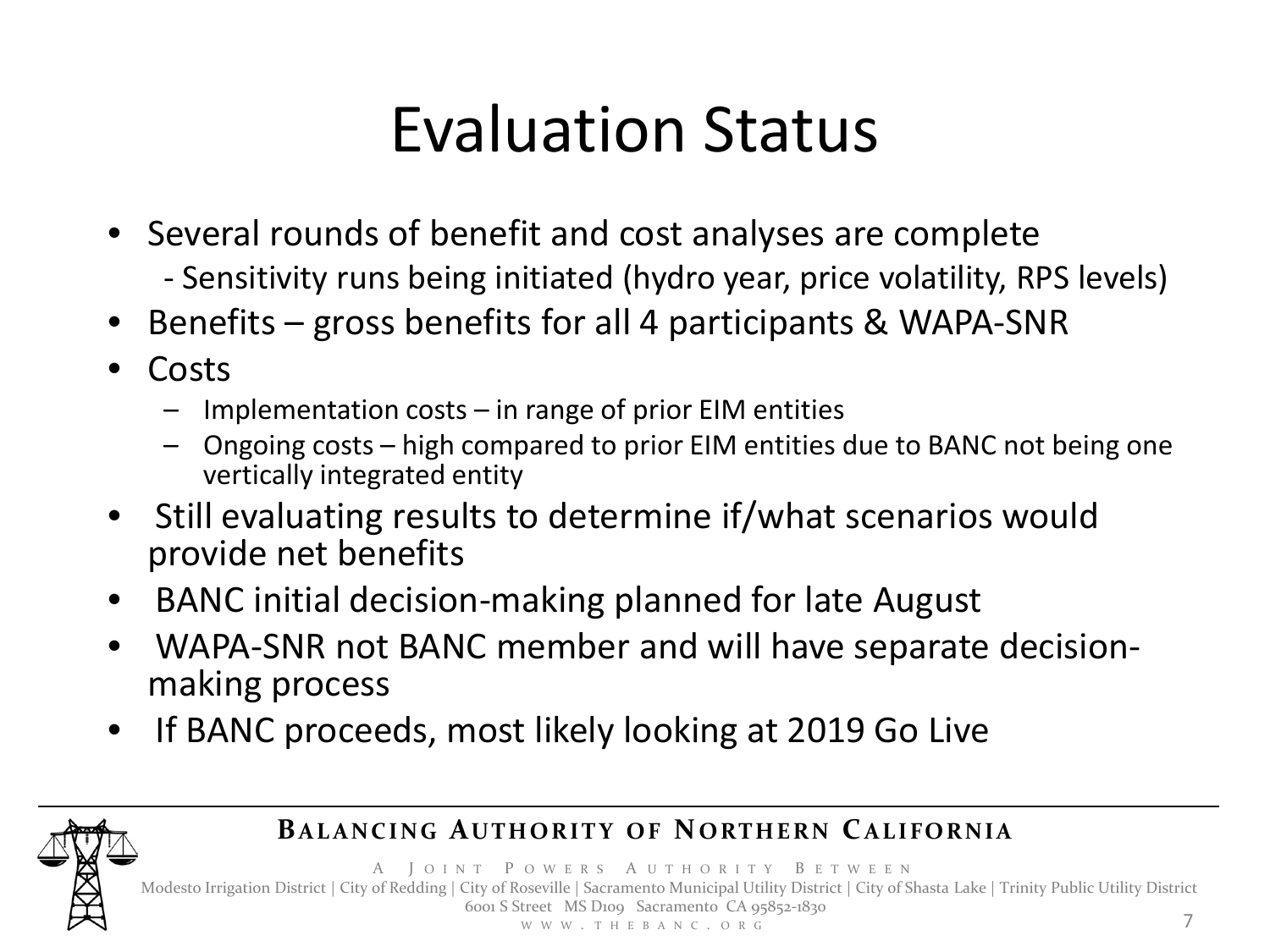



#### **BALANCING AUTHORITY OF NORTHERN CALIFORNIA**

A J OINT P OWERS A UTHORITY B ETWEEN

Modesto Irrigation District | City of Redding | City of Roseville | Sacramento Municipal Utility District | City of Shasta Lake | Trinity Public Utility District 6001 S Street MS D109 Sacramento CA 95852-1830

WWW. THEBANC. ORG  $8$